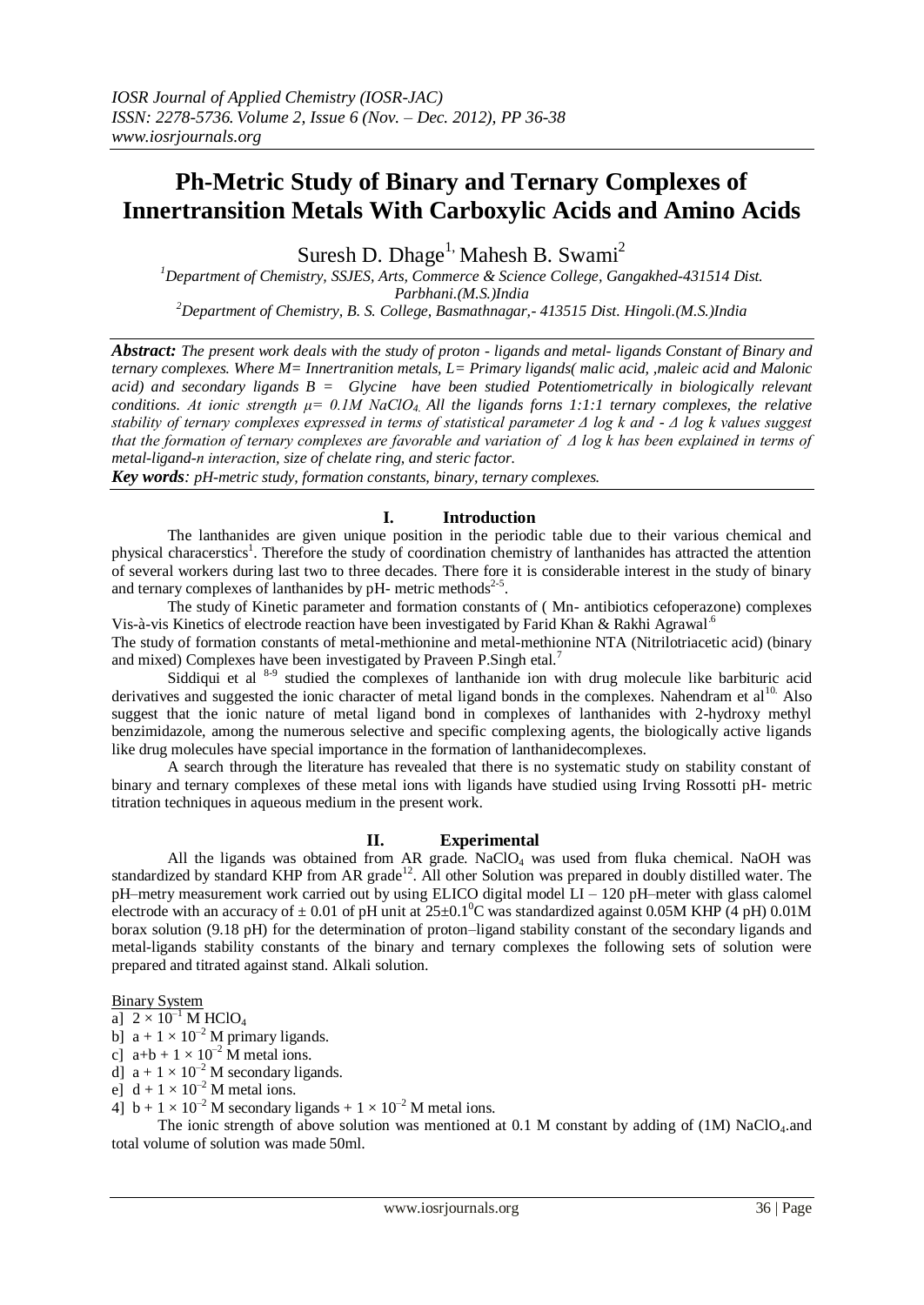## **III. Results And Discussion**

Stability constants of these ligands are determined by Irving-Rossotti techniques<sup>11</sup> at constant temperature  $25\pm0.1^{\circ}$ C in 60% ethanol-water medium.

 Proton ligand and metal ligand stability constant of primary ligands with lanthanides are calculated by Irving-Rossotti titration method and represented in table-1. Primary ligand forms 1:1and 1:2 complexes with lanthanides in the pH range. Stability constant of bivalent metal complexes derived from similar type of ligands. The deviations of (acid +ligand) curve from (acid +ligand +metal ion) curve along volume axis indicate the formation of complex species shown in fig.1. and it lies in the pH- region, where hydrolysis is not expected. Metal ligand stability constant of primary and secondary ligand are given in table -2.

| Table I: PROTON – LIGAND STABILITY CONSTANTS.<br>Temperature = $25 \pm 0.1^0$ C. ( $\mu$ =0.1M NaClO <sub>4</sub> ) |             |             |  |  |  |  |
|---------------------------------------------------------------------------------------------------------------------|-------------|-------------|--|--|--|--|
| Ligand                                                                                                              | $log K_1^H$ | $log K_2^H$ |  |  |  |  |
| Malonic acid                                                                                                        | 9.519       | 11.360      |  |  |  |  |

8.828

Maleic acid 8.550 11.934

Malic acid



The stability constant of bivalent metal complexes derived from similar type of ligands generally follow Irving-Rossotti techniques and present complexes follow the order of stability as.

 $L_1=L_3=$  Dy> Tb>Eu>Sm>Nd>Gd>Pr>Ce>La.

L2= Dy> Tb>Eu>Sm>Gd>Nd>Pr>Ce>La.

11.873

| Metal                            | Stability                 | Ligands |         |            |             |              |  |
|----------------------------------|---------------------------|---------|---------|------------|-------------|--------------|--|
|                                  | Constant                  | Glycine | Alanine | Malic acid | Maleic acid | Malonic acid |  |
| La <sub>(III)</sub>              | $\log K_1^M$              | 5.32    | 5.30    | 5.47       | 6.30        | 5.34         |  |
| Ce <sub>(III)</sub>              | $\log K_1^M$              | 5.40    | 5.42    | 5.76       | 6.61        | 5.72         |  |
| $Pr_{(III)}$                     | $\log K_1^{\text{M}}$     | 5.54    | 5.56    | 6.18       | 6.62        | 5.92         |  |
| $\overline{\text{Nd}}_{(III)}$   | $\log K_1^M$              | 5.64    | 5.66    | 6.75       | 6.78        | 6.01         |  |
| $Sm$ <sub>(III)</sub>            | $\log K_1^M$              | 5.75    | 5.76    | 6.77       | 6.84        | 6.12         |  |
| $\overline{\mathrm{Eu}}_{(III)}$ | $\log K_1^M$              | 5.80    | 5.82    | 6.82       | 6.98        | 6.10         |  |
| $\overline{\text{Gd}}_{(III)}$   | $\log K_1^M$              | 5.72    | 5.70    | 6.72       | 6.80        | 5.94         |  |
| $Tb_{(III)}$                     | $\log K_1^M$              | 5.92    | 5.93    | 6.92       | 7.10        | 6.26         |  |
| $Dy_{(III)}$                     | $\log K_1^{\overline{M}}$ | 6.10    | 6.08    | 7.20       | 7.22        | 6.32         |  |

TABLE – 2: METAL – LIGAND STABILITY CONSTANTS:

## **Formation of Ternary Complexes:-**

The formation equilibria of mixed ligand complexes with the ligands and lanthanides are 1:1:1ternary complexes and these are formed by simultaneous equilibrium. The preferential formation of ternary complexes over binary complexes has been discussed in terms of equilibrium constants and on the basis of speciation curves and percentage concentration species  $F_M$ ,  $F_L$  and  $F_B$  and stability constant of ternary complexes are calculated by using SCOG computer program and values are given in table -3.

The relative order of stability of ternary complexes in terms of the metal ions as found in this work are

Dy> Tb>Gd>Eu>Sm>Nd>Pr>Ce>La.

Which may be attributed to decreasing size and increasing charge / radius ratio of metal ions.

Formation constant of the complexes were calculated by using the SCOGS computer programe<sup>12</sup>. Estimate of some of the binary constant were obtained by the method of Irving and Rossotti's. overall constant  $B_{02}, B_{20}, B_{11}$